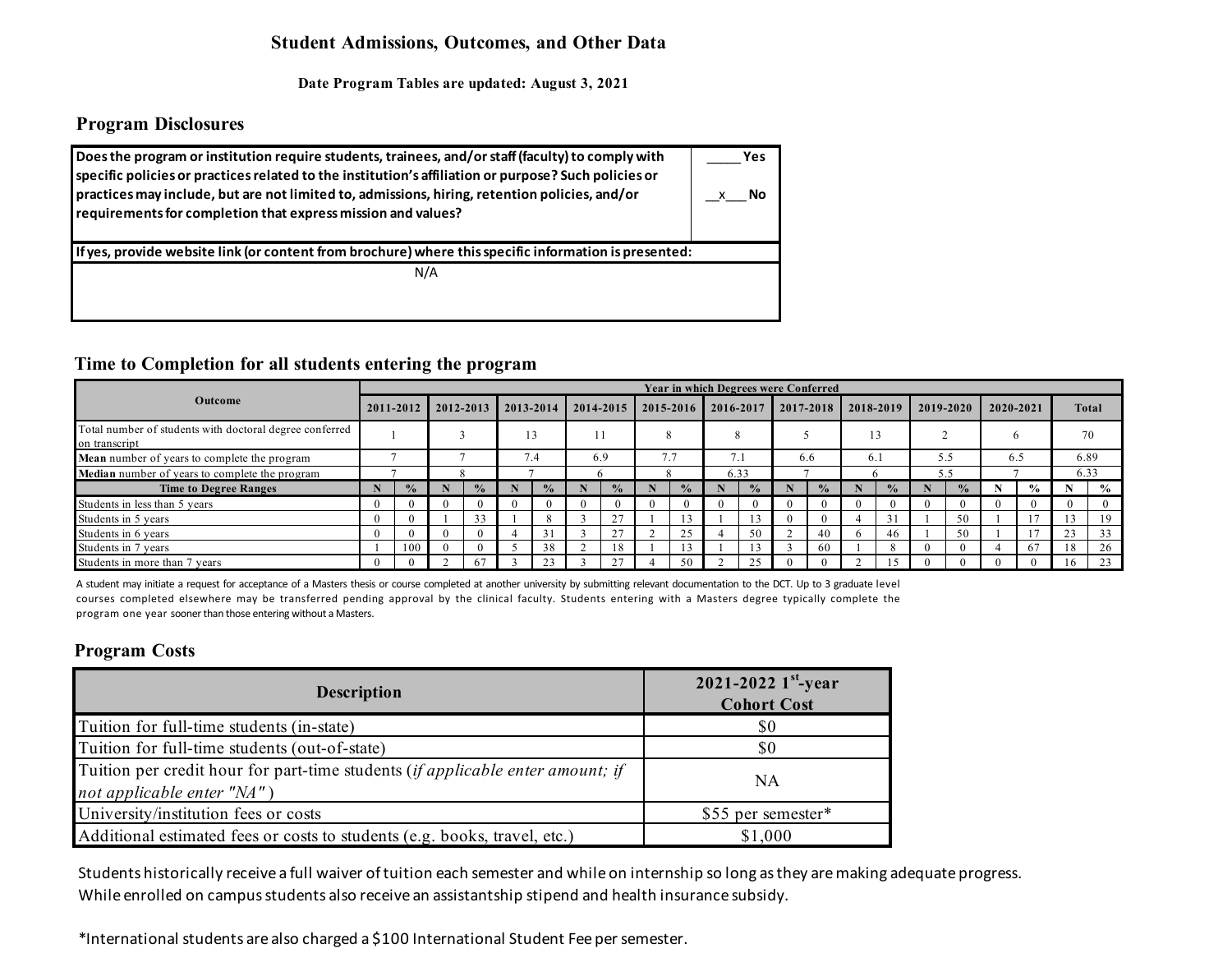#### **Internship Placement - Table 1**

|                                                                                                                                      |          |                          |          |                          |          |               |          |                          |           | <b>Year Applied for Internship</b> |           |                          |           |                          |               |                          |           |                          |           |               |
|--------------------------------------------------------------------------------------------------------------------------------------|----------|--------------------------|----------|--------------------------|----------|---------------|----------|--------------------------|-----------|------------------------------------|-----------|--------------------------|-----------|--------------------------|---------------|--------------------------|-----------|--------------------------|-----------|---------------|
| <b>Outcome</b>                                                                                                                       |          | 2011-2012                |          | 2012-2013                |          | 2013-2014     |          | 2014-2015                | 2015-2016 |                                    | 2016-2017 |                          | 2017-2018 |                          | 2018-2019     |                          | 2019-2020 |                          | 2020-2021 |               |
|                                                                                                                                      | N        | $\frac{0}{0}$            | N        | $\frac{0}{0}$            | N        | $\frac{0}{0}$ |          | $\frac{0}{0}$            | N         | $\frac{0}{0}$                      | N         | $\frac{0}{0}$            |           | $\frac{0}{0}$            | N             | $\frac{0}{0}$            | N         | $\frac{0}{0}$            |           | $\frac{0}{0}$ |
| Students who obtained APA/CPA-accredited internships                                                                                 | 4        | 67                       | 14       | 93                       | 10       | 100           | 10       | 91                       | 6         | 100                                | 9         | 100                      | 10        | 100                      | $\mathcal{L}$ | 67                       | 8         | 100                      |           | 100           |
| Students who obtained APPIC member internships that<br>were not APA/CPA-accredited (if applicable)                                   | $\Omega$ | $\theta$                 | $\Omega$ | $\theta$                 | $\theta$ | $\theta$      |          | $\mathbf{Q}$             | $\theta$  | $\theta$                           | $\Omega$  | $\Omega$                 | $\theta$  | $\theta$                 | $\theta$      | $\theta$                 | $\theta$  | $\Omega$                 | $\Omega$  | $\Omega$      |
| Students who obtained other membership organization<br>internships (e.g. CAPIC) that were not APA/CPA-<br>accredited (if applicable) | $\Omega$ | $\theta$                 | $\theta$ | $\theta$                 | $\theta$ | $\theta$      | $\theta$ | $\theta$                 | $\theta$  | $\theta$                           | $\theta$  | $\theta$                 | $\theta$  | $\theta$                 | $\theta$      | $\theta$                 | $\theta$  |                          | $\theta$  | $\Omega$      |
| Students who obtained internships conforming to CDSPP<br>guidelines that were not APA/CPA-accredited (if<br><i>applicable</i> )      | $\Omega$ | $\Omega$                 | $\Omega$ | $\Omega$                 | $\Omega$ | $\theta$      | $\Omega$ | $\Omega$                 | $\Omega$  | $\Omega$                           | $\Omega$  | $\Omega$                 | $\Omega$  | $\Omega$                 | $\Omega$      | $\theta$                 | $\Omega$  |                          | $\Omega$  | $\Omega$      |
| Students who obtained other internships that were not<br>APA/CPA-accredited ( <i>if applicable</i> )                                 | $\Omega$ | $\Omega$                 | $\Omega$ | $\Omega$                 | $\Omega$ | $\theta$      | $\Omega$ | $\Omega$                 | $\Omega$  | $\Omega$                           | $\Omega$  | $\Omega$                 | $\Omega$  | $\Omega$                 | $\Omega$      | $\Omega$                 | $\Omega$  |                          | $\Omega$  | $\Omega$      |
| Students who obtained any internship                                                                                                 | 4        | 67                       | 14       | $93*$                    | 10       | 100           |          | 100                      | 6         | 100                                | 9         | 100                      | 10        | 100                      | $\bigcap$     | $67*$                    | 8         | 100                      |           | 100           |
| Students who sought or applied for internships including<br>those who with drew from the application process                         | 6        | $\overline{\phantom{a}}$ | 15       | $\overline{\phantom{a}}$ | 10       | $\sim$        | 11       | $\overline{\phantom{a}}$ | 6         | $\overline{\phantom{a}}$           | 9         | $\overline{\phantom{a}}$ | 10        | $\overline{\phantom{a}}$ | 3             | $\overline{\phantom{a}}$ | 8         | $\overline{\phantom{a}}$ |           |               |

\*One student in 2012 and one in 2018 registered for the internship match but did not submit any applications to internship sites and thus withdrew from the match. All who submitted applications those years obtained interns

#### **Internship Placement - Table 2**

|                                                                                                             |  |               |    |               |    |                          |  |                          |  |               | <b>Year Applied for Internship</b> |               |    |                          |           |               |           |               |           |               |
|-------------------------------------------------------------------------------------------------------------|--|---------------|----|---------------|----|--------------------------|--|--------------------------|--|---------------|------------------------------------|---------------|----|--------------------------|-----------|---------------|-----------|---------------|-----------|---------------|
| <b>Outcome</b>                                                                                              |  | 2011-2012     |    | 2012-2013     |    | 2013-2014                |  | 2014-2015                |  | 2015-2016     |                                    | 2016-2017     |    | 2017-2018                | 2018-2019 |               | 2019-2020 |               | 2020-2021 |               |
|                                                                                                             |  | $\frac{0}{2}$ |    | $\frac{0}{2}$ |    | $\frac{0}{0}$            |  | $\frac{0}{0}$            |  | $\frac{0}{2}$ |                                    | $\frac{0}{2}$ |    | $\frac{0}{0}$            |           | $\frac{0}{2}$ |           | $\frac{0}{2}$ |           | $\frac{0}{0}$ |
| Students who sought or applied for internships including<br>those who withdrew from the application process |  | -             | 15 |               | 10 | $\overline{\phantom{0}}$ |  | $\overline{\phantom{a}}$ |  | -             |                                    |               | 10 | $\overline{\phantom{0}}$ |           | -             |           |               |           |               |
| Students who obtained paid internships                                                                      |  | -67           | 14 | 93            | 10 | 100                      |  | 100                      |  | 100           |                                    | 100           | 10 | 100                      |           | 67            |           | 100           |           | 100           |
| Students who obtained half-time internships* (if<br><i>applicable</i> )                                     |  |               |    |               |    |                          |  |                          |  |               |                                    |               |    | $\Omega$                 |           | $\Omega$      |           | $\Omega$      |           |               |